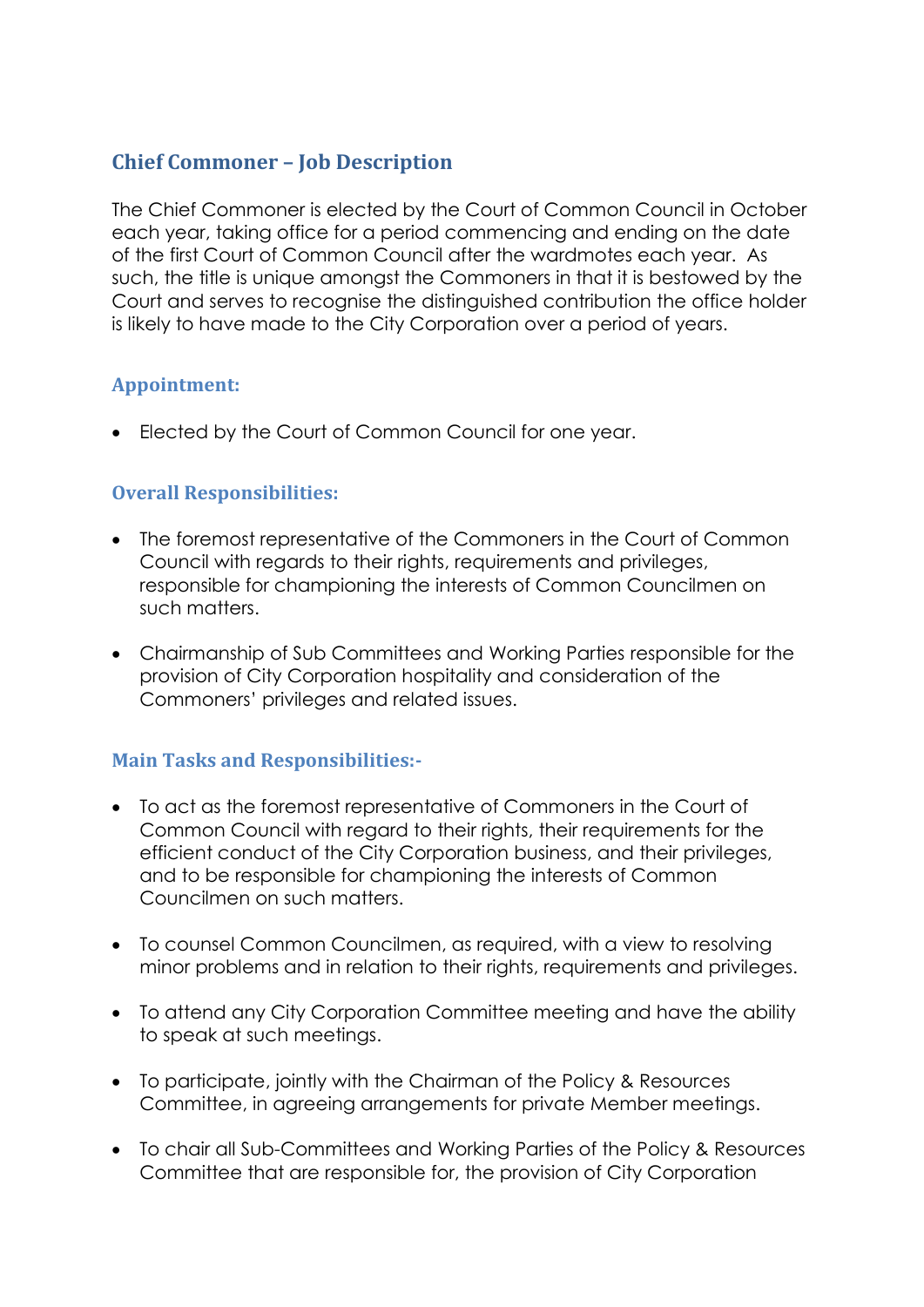hospitality consideration of Members' privileges consideration of Members' facilities (excluding Guildhall Club where that is within the locus of the House Committee of Guildhall Club).

- To chair the Member Development Steering Group.
- To act as Deputy Chairman for all Reception Committees.
- To be an ex-officio Member of the Policy & Resources Committee.
- To support the Lord Mayor and the civic team on behalf of Common Councilmen.